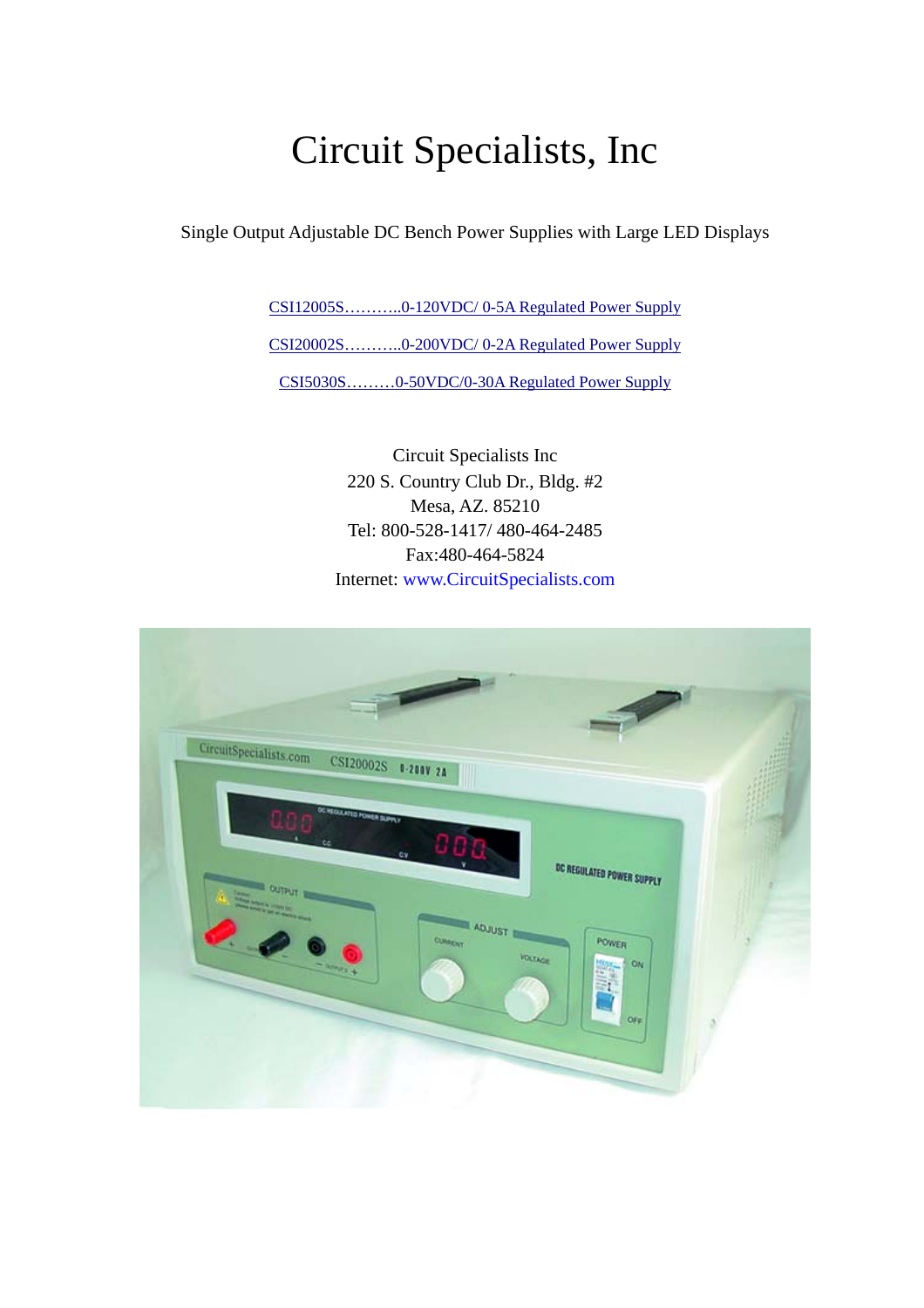## **INTRODUCTION:**

CSI12005S, CSI20002S and CSI5030S series of Adjustable DC Voltage and Current Regulated Power Supplies are high precision DC Power Supplies with continuously adjustable voltage and current outputs. They feature automatic switching between voltage regulation and current regulation. The output voltage (CV) is adjustable starting from zero volts and can be set arbitrarily through the rated range. When it is in the (CC) mode, the current regulation is continuously adjustable through the rated range.

These CSI series Power Supplies have large LED output voltage and current displays.

| Model                | CSI12005S  | CSI20002S     | CSI5030S |
|----------------------|------------|---------------|----------|
| <b>Rated Voltage</b> | $0 - 120V$ | $( )\_ 200V $ |          |
| <b>Rated Current</b> | $0-5A$     | $\_$ 2 A      |          |

## 1. **General Specifications**

- 1.1 Input Voltage  $110V \pm 10\%$  50Hz --60Hz
- 1.2 Output Voltage: see the form above
- 1.3 Output Current: see the form above
- 1.4 Source Regulation: $1 \times 10^{-3} + 5 \text{mV}$
- 1.5 Load Regulation:  $1 \times 10^{-3} + 5 \text{mV}$
- 1.6 Ripple&Noise:≤10mVrms
- 1.7 Protection: Current-limiter Protection
- 1.8 Voltage Display Accuracy: 1% +3d
- 1.9 Current Display Accuracy: 2% +3d
- 1.10 Working Environment:0—+40℃ Relative Humidity:  $< 90\%$
- 1.11 All units are heat sink and fan cooled.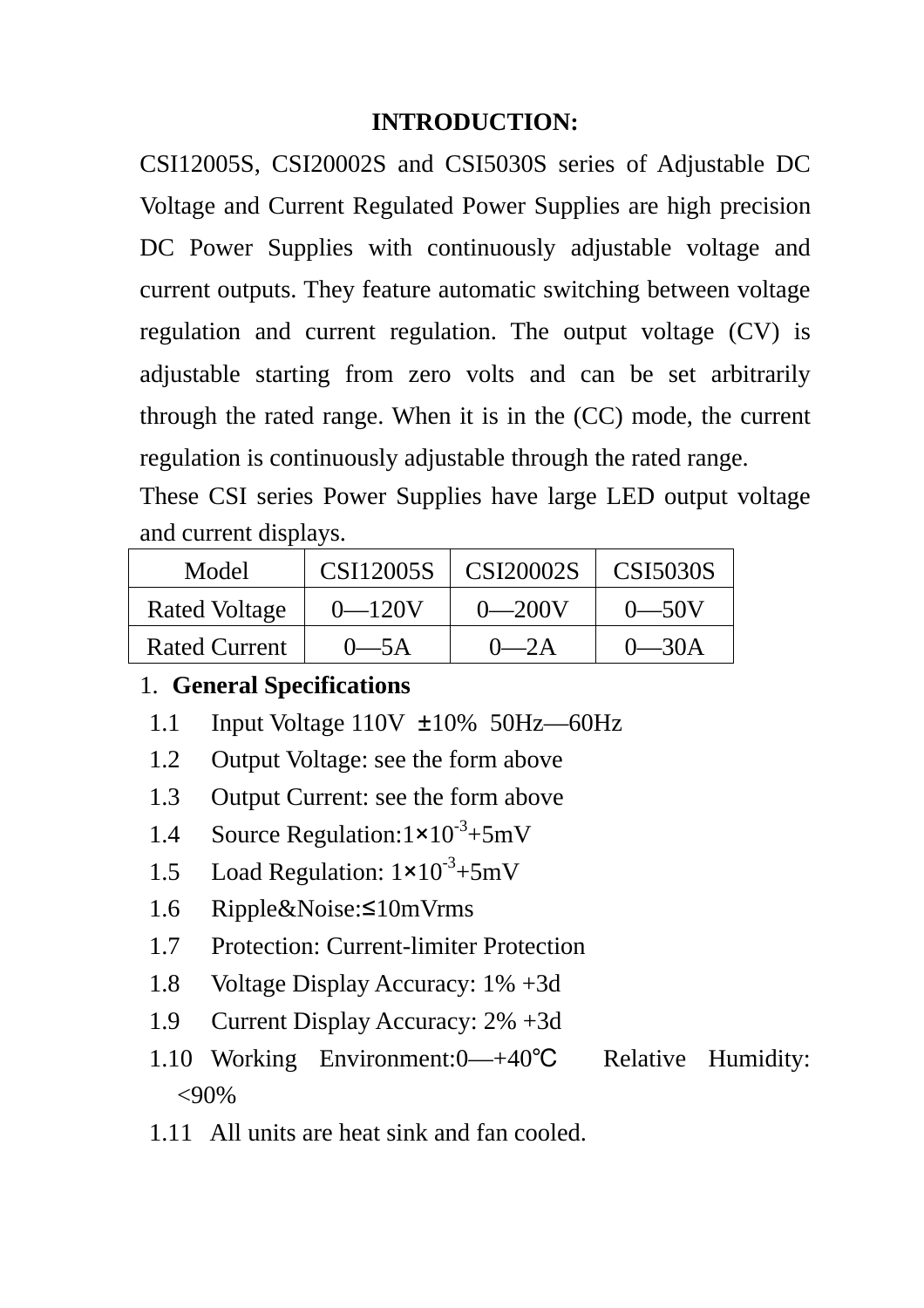**NOTE:** CSI5030 can not work for long hours at full load due to excessive heat build up. Below are estimated run times. Actual performance is affected by environmental factors including ventilation in area of use.

50V – 30A = 1 Hour at 1500Watts (FULL CAPACITY,

Uninterupted)

50V – 25A = 2 Hours at 1250Watts Uninterupted

50V – 20A = 6 Hours at 1000Watts Uninterupted



#### **2: OPERATION**

#### **2.1 The locations and functions of the knobs and switches on the panel**

- (1) Current Display: to display the output current.
- (2) Voltage Display: to display the output voltage.
- (3) Current Regulation Adjustment Knob and to set the current-limit protection point.
- (4) Voltage Regulation Adjustment Knob: to adjust the output voltage value.
- (5) CC : Constant Current state LED.
- (6) CV: Constant Voltage state LED.
- (7) The positive output terminal. To be connected with the positive end of the load----Normally for test, examine and repair, or to be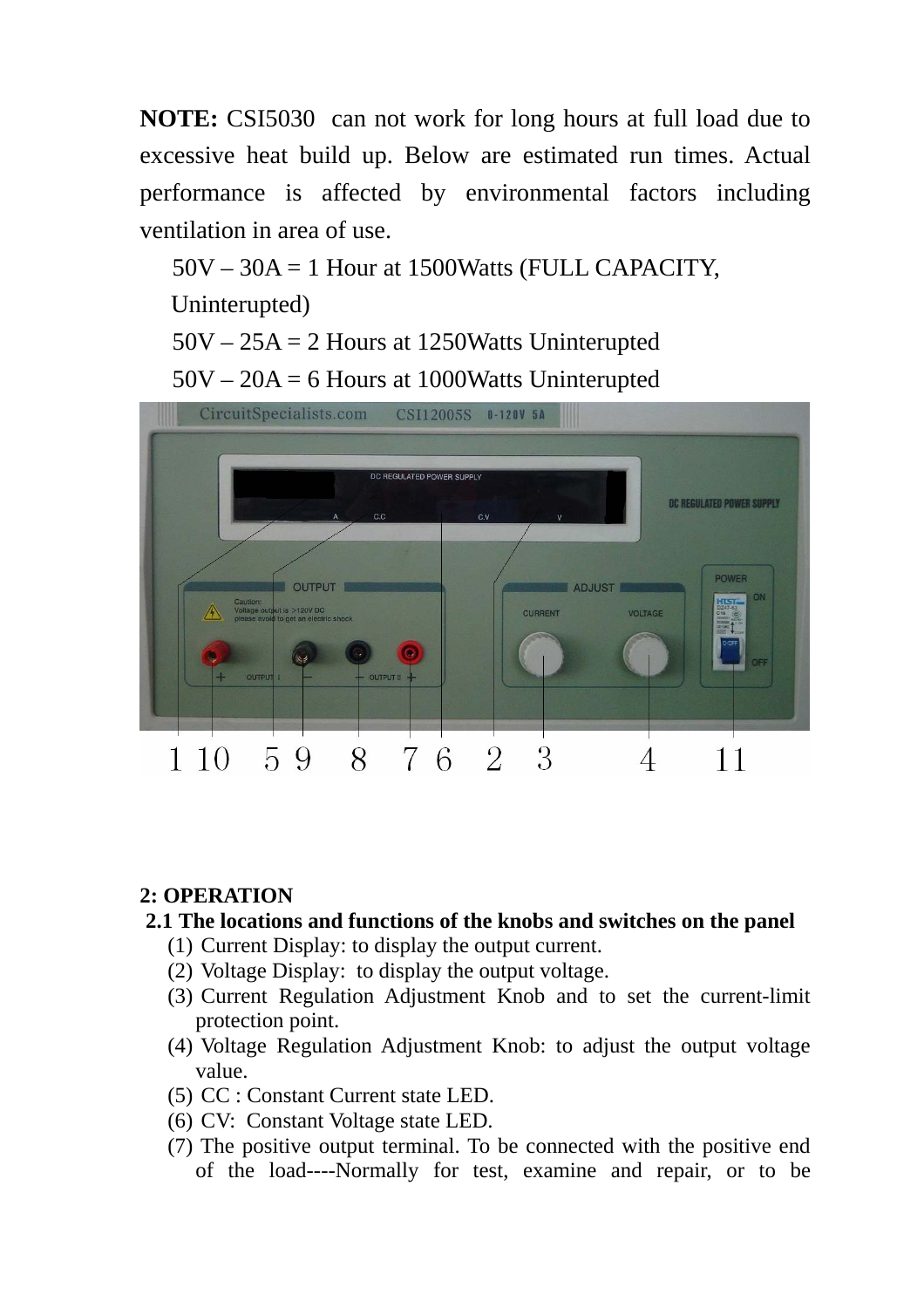connected with an external high precision measuring instrument.

- (8) The negative terminal of output, to be connected with the negative end of the load----Normally for test, examine and repair, or to be connected with an external high precision measuring instrument.
- (9) The positive terminal of output, to be connected with the positive end of the load.
- (10) The negative terminal of output, to be connected with the negative end of the load.
- (11) Power Switch. Flip up to turn the power "ON"; flip down to turn the power "OFF".

## 2.2 **Load Connection**

Connect the positive end of the load to the positive terminal (#7) or (#10) and the negative end of the load to the negative terminal (#9). When the power is turned on, the LED displays the output current value and displays the output voltage value. If the current is past the rated range and the CC (#5) indicator is lit, then there is an overload or short-circuit. Please adjust the load to have the unit recover from this state.

## 2.3 **To use as a Constant Current Power Source (CC)**

After turning on the power, turn the Voltage Regulation Adjustment Knob (#4) clockwise to maximum, and turn the Current Regulation Adjustment Knob (#3) counterclockwise to minimum, then connect the load and turn the Current Regulation Adjustment Knob (#3) clockwise until the output current gets to the desired current setting.

# 2.4 **To use the unit as a Voltage Power Source (CV)**

Turn the Current Regulation Adjustment Knob (#3) clockwise to the maximum. The current-limit protection point can be set arbitrarily at the same time and the method is as follows: turn on the power supply, connect the unit with an appropriate load of variable resistance and adjust the resistance to make the output current equal to the value at the current-limit protection point, then